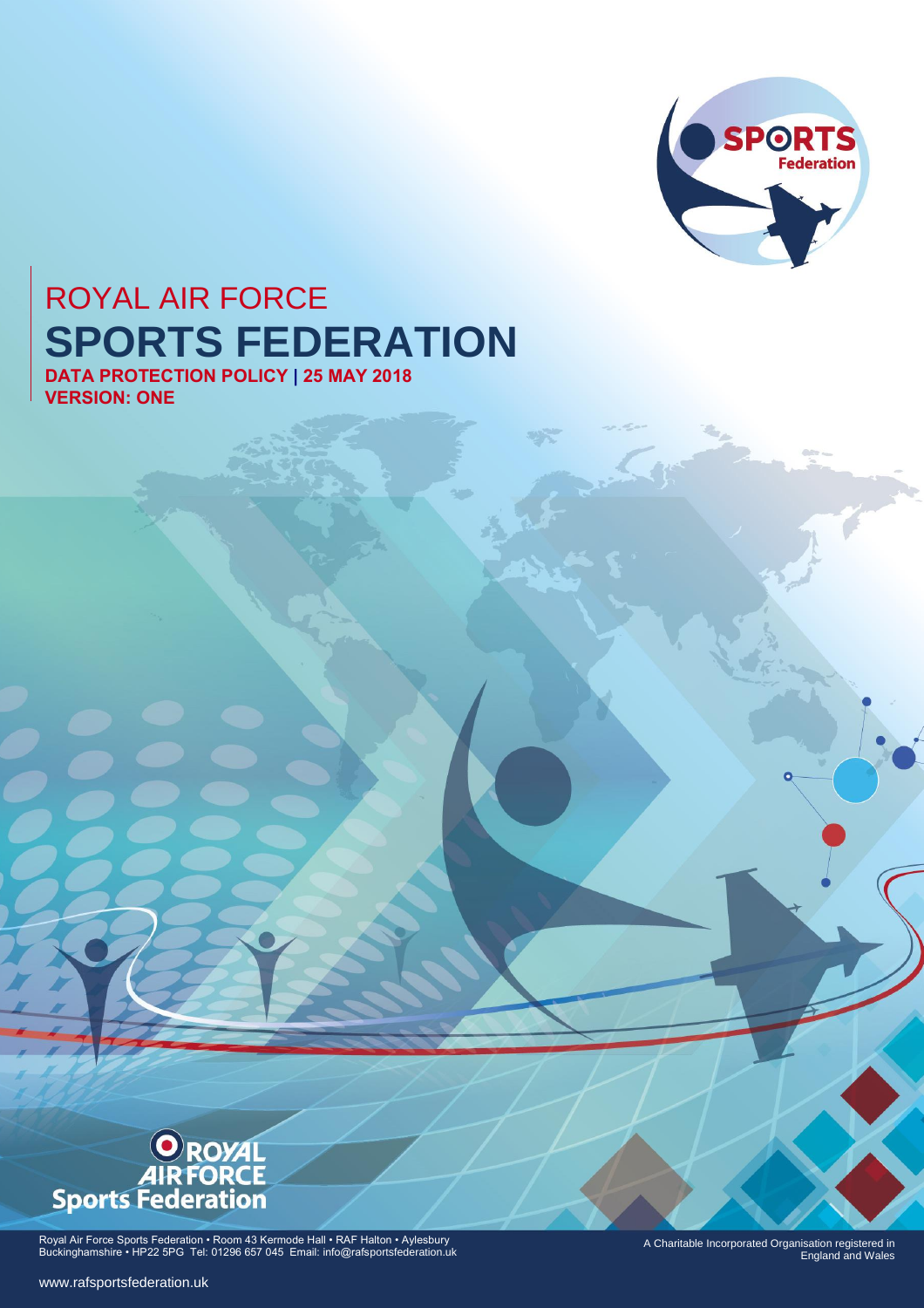## 1. **Introduction**

This Policy sets out the obligations of the Royal Air Force Sports Federation ("the Charity") regarding data protection and the rights of association members and business contacts ("data subjects") in respect of their personal data under the General Data Protection Regulation ("the Regulation").

The Regulation defines "personal data" as any information relating to an identified or identifiable natural person (a data subject); an identifiable natural person is one who can be identified, directly or indirectly, in particular by reference to an identifier such as a name, an identification number, location data, an online identifier, or to one or more factors specific to the physical, physiological, genetic, mental, economic, cultural, or social identity of that natural person.

This Policy sets out the procedures that are to be followed when dealing with personal data. The procedures and principles set out herein must be followed at all times by the Charity, its employees, agents, contractors, or other parties working on behalf of the Charity.

The Charity is committed not only to the letter of the law, but also to the spirit of the law and places high importance on the correct, lawful, and fair handling of all personal data, respecting the legal rights, privacy, and trust of all individuals with whom it deals.

## 2. **The Data Protection Principles**

This Policy aims to ensure compliance with the Regulation. The Regulation sets out the following principles with which any party handling personal data must comply. All personal data must be:

- a) processed lawfully, fairly, and in a transparent manner in relation to the data subject;
- b) collected for specified, explicit, and legitimate purposes and not further processed in a manner that is incompatible with those purposes; further processing for archiving purposes in the public interest, scientific or historical research purposes or statistical purposes shall not be considered to be incompatible with the initial purposes;
- c) adequate, relevant and limited to what is necessary in relation to the purposes for which it is processed;
- d) accurate and, where necessary, kept up to date; every reasonable step must be taken to ensure that personal data that is inaccurate, having regard to the purposes for which they are processed, is erased or rectified without delay;
- e) kept in a form which permits identification of data subjects for no longer than is necessary for the purposes for which the personal data is processed; personal data may be stored for longer periods insofar as the personal data will be processed solely for archiving purposes in the public interest, scientific or historical research purposes or statistical purposes subject to implementation of the appropriate technical and organisational measures required by the Regulation in order to safeguard the rights and freedoms of the data subject;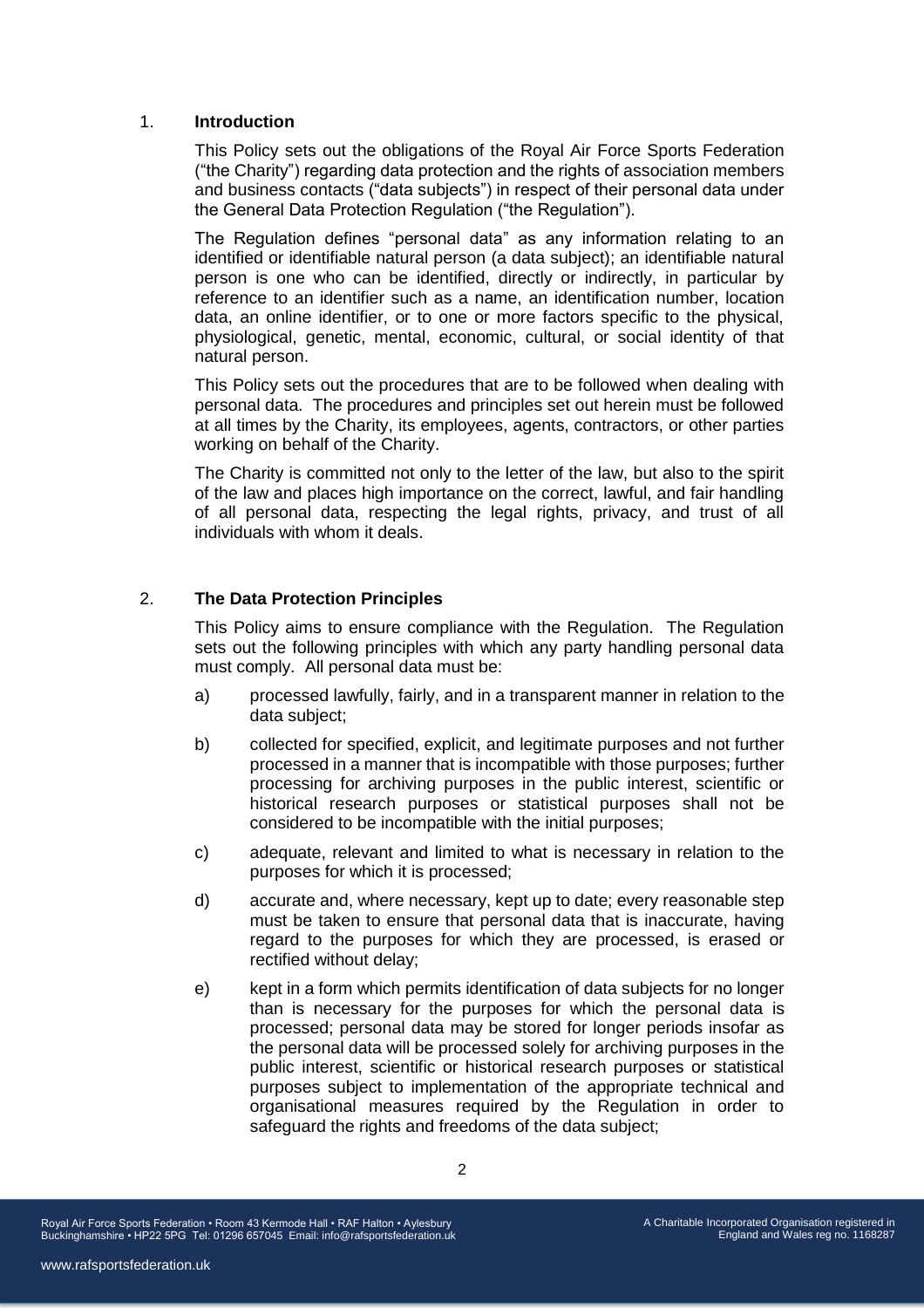f) processed in a manner that ensures appropriate security of the personal data, including protection against unauthorised or unlawful processing and against accidental loss, destruction or damage, using appropriate technical or organisational measures.

## 3. **Lawful, Fair, and Transparent Data Processing**

The Regulation seeks to ensure that personal data is processed lawfully, fairly, and transparently, without adversely affecting the rights of the data subject. The Regulation states that processing of personal data shall be lawful if at least one of the following applies:

- a) the data subject has given consent to the processing of his or her personal data for one or more specific purposes;
- b) processing is necessary for the performance of a contract to which the data subject is a party or in order to take steps at the request of the data subject prior to entering into a contract;
- c) processing is necessary for compliance with a legal obligation to which the controller is subject;
- d) processing is necessary to protect the vital interests of the data subject or of another natural person;
- e) processing is necessary for the performance of a task carried out in the public interest or in the exercise of official authority vested in the controller;
- f) processing is necessary for the purposes of the legitimate interests pursued by the controller or by a third party, except where such interests are overridden by the fundamental rights and freedoms of the data subject which require protection of personal data, in particular where the data subject is a child.

## 4. **Processed for Specified, Explicit and Legitimate Purposes**

- 4.1 The Charity collects and processes the personal data set out in Part 21 of this Policy along with the RAF Sports Associations; these parties are considered as Joint Data Controllers. The processed data may include personal data received directly from data subjects (for example, contact details used when a data subject communicates with us) and data received from a Joint Data Controller (for example, via association treasurers.
- 4.2 The Charity only processes personal data for the specific purposes set out in Part 20 of this Policy (or for other purposes expressly permitted by the Regulation). The purposes for which we process personal data will be informed to data subjects at the time that their personal data is collected, where it is collected directly from them, or as soon as possible (not more than one calendar month) after collection where it is obtained from a third party.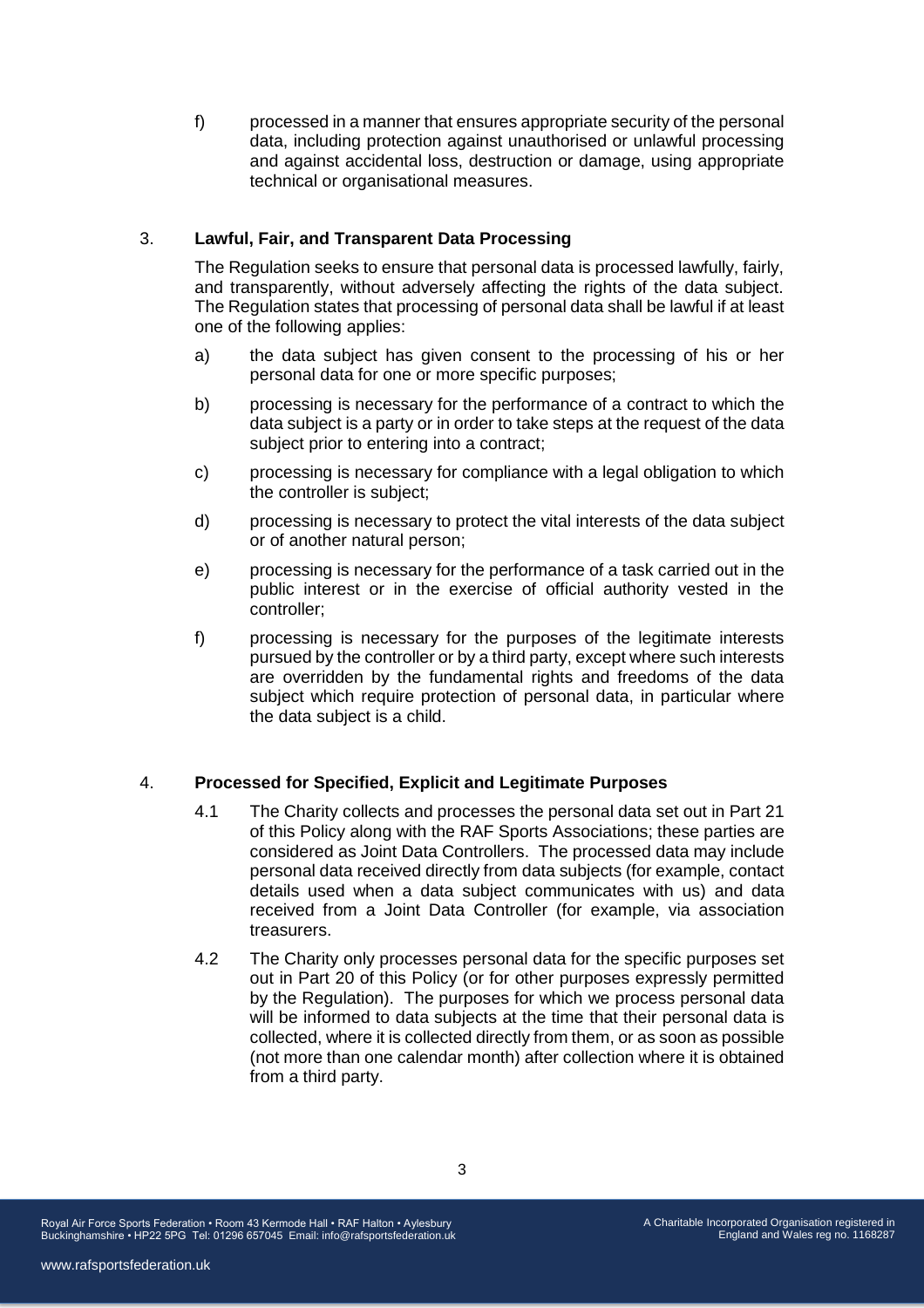## 5. **Adequate, Relevant and Limited Data Processing**

The Charity will only collect and process personal data for and to the extent necessary for the specific purpose(s) informed to data subjects as under Part 4, above.

## 6. **Accuracy of Data and Keeping Data Up To Date**

The Charity shall ensure that all personal data collected and processed is kept accurate and up-to-date. The accuracy of data shall be checked when it is collected and at regular intervals thereafter. Where any inaccurate or out-ofdate data is found, all reasonable steps will be taken without delay to amend or erase that data, as appropriate.

# 7. **Timely Processing**

The Charity shall not keep personal data for any longer than is necessary in light of the purposes for which that data was originally collected and processed. When the data is no longer required, all reasonable steps will be taken to erase it without delay.

# 8. **Secure Processing**

The Charity shall ensure that all personal data collected and processed is kept secure and protected against unauthorised or unlawful processing and against accidental loss, destruction or damage. Further details of the data protection and organisational measures which shall be taken are provided in Parts 22 and 23 of this Policy.

## 9. **Accountability**

- 9.1 The Charity is not required to appoint a data protection officer under the terms of Article 39 of the GDPR. The Charity's data protection representative is the Head of Operational Delivery, Mr J Morley, 01296 657132, j.morley@rafsportsfederation.uk.
- 9.2 The Charity shall keep written internal records of all personal data collection, holding, and processing, which shall incorporate the following information:
- a) The name and details of the Charity, its data protection representative, and any applicable third party data controllers;
- b) The purposes for which the Charity processes personal data;
- c) Details of the categories of personal data collected, held, and processed by the Charity; and the categories of data subject to which that personal data relates;
- d) Details (and categories) of any third parties that will receive personal data from the Charity;
- e) Details of any transfers of personal data to non-EEA countries including all mechanisms and security safeguards;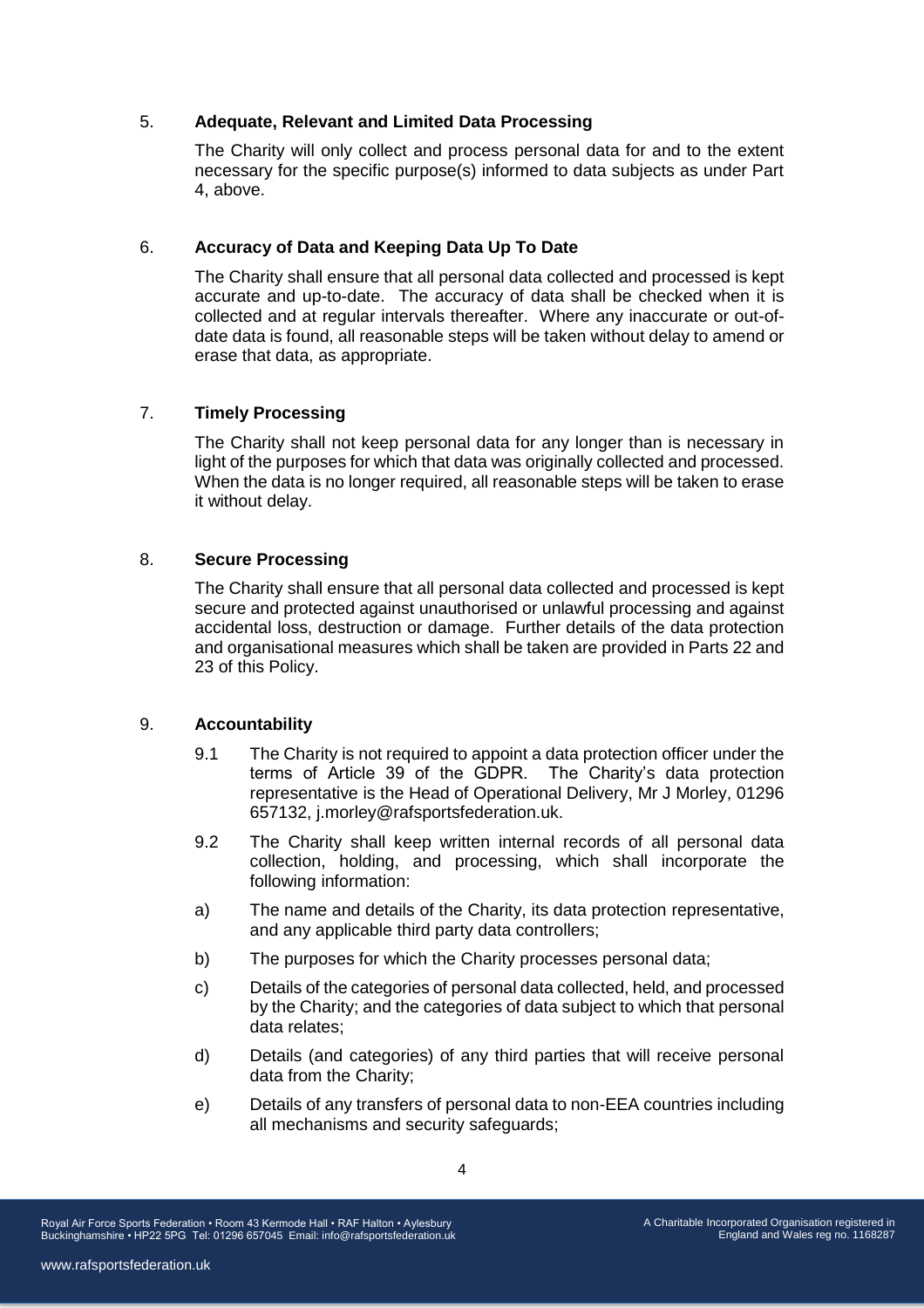- f) Details of how long personal data will be retained by the Charity; and
- g) Detailed descriptions of all technical and organisational measures taken by the Charity to ensure the security of personal data.

## 10. **Privacy Impact Assessments**

The Charity shall carry out Privacy Impact Assessments when and as required under the Regulation. Privacy Impact Assessments shall be overseen by the Charity's data protection representative and shall address the following areas of importance:

- 10.1 The purpose(s) for which personal data is being processed and the processing operations to be carried out on that data;
- 10.2 Details of the legitimate interests being pursued by the Charity;
- 10.3 An assessment of the necessity and proportionality of the data processing with respect to the purpose(s) for which it is being processed;
- 10.4 An assessment of the risks posed to individual data subjects; and
- 10.5 Details of the measures in place to minimise and handle risks including safeguards, data security, and other measures and mechanisms to ensure the protection of personal data, sufficient to demonstrate compliance with the Regulation.

## 11. **The Rights of Data Subjects**

The Regulation sets out the following rights applicable to data subjects:

- a) The right to be informed;
- b) The right of access;
- c) The right to rectification;
- d) The right to erasure (also known as the 'right to be forgotten');
- e) The right to restrict processing;
- f) The right to data portability;
- g) The right to object;
- h) Rights with respect to automated decision-making and profiling.

#### 12. **Keeping Data Subjects Informed**

- 12.1 The Charity shall ensure that the following information is provided to every data subject when personal data is collected:
- a) Details of the Charity including, but not limited to, the identity of Mr J Morley, its Data Protection Representative;
- b) The purpose(s) for which the personal data is being collected and will be processed (as detailed in Part 21 of this Policy) and the legal basis justifying that collection and processing;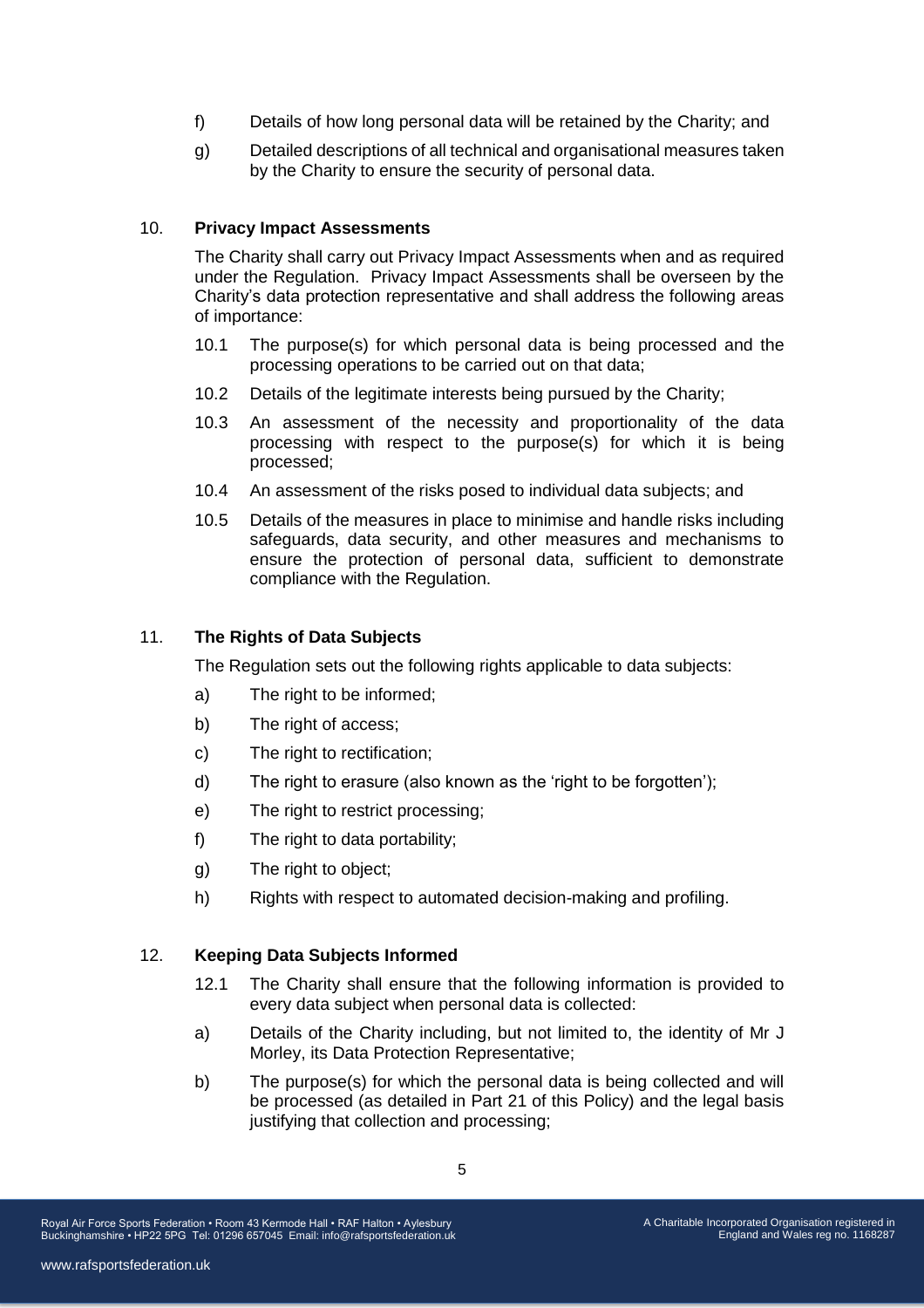- c) Where applicable, the legitimate interests upon which the Charity is justifying its collection and processing of the personal data;
- d) Where the personal data is not obtained directly from the data subject, the categories of personal data collected and processed;
- e) Where the personal data is to be transferred to one or more third parties, details of those parties;
- f) Where the personal data is to be transferred to a third party that is located outside of the European Economic Area (the "EEA"), details of that transfer, including but not limited to the safeguards in place (see Part 23 of this Policy for further details concerning such third country data transfers);
- g) Details of the length of time the personal data will be held by the Charity (or, where there is no predetermined period, details of how that length of time will be determined);
- h) Details of the data subject's rights under the Regulation;
- i) Details of the data subject's right to withdraw their consent to the Charity's processing of their personal data at any time;
- j) Details of the data subject's right to complain to the Information Commissioner's Office (the 'supervisory authority' under the Regulation);
- k) Where applicable, details of any legal or contractual requirement or obligation necessitating the collection and processing of the personal data and details of any consequences of failing to provide it;
- l) Details of any automated decision-making that will take place using the personal data (including but not limited to profiling), including information on how decisions will be made, the significance of those decisions and any consequences.
- 12.2 The information set out above in Part 12.1 shall be provided to the data subject at the following applicable time:
	- 12.2.1 Where the personal data is obtained from the data subject directly, at the time of collection;
	- 12.2.2 Where the personal data is not obtained from the data subject directly (i.e. from another party):
	- a) If the personal data is used to communicate with the data subject, at the time of the first communication; or
	- b) If the personal data is to be disclosed to another party, before the personal data is disclosed; or
	- c) In any event, not more than one month after the time at which the Charity obtains the personal data.

### 13. **Data Subject Access**

13.1 A data subject may make a subject access request ("SAR") at any time to find out more about the personal data which the Charity holds about them. The Charity is normally required to respond to SARs within one

Royal Air Force Sports Federation • Room 43 Kermode Hall • RAF Halton • Aylesbury Buckinghamshire • HP22 5PG Tel: 01296 657045 Email: info@rafsportsfederation.uk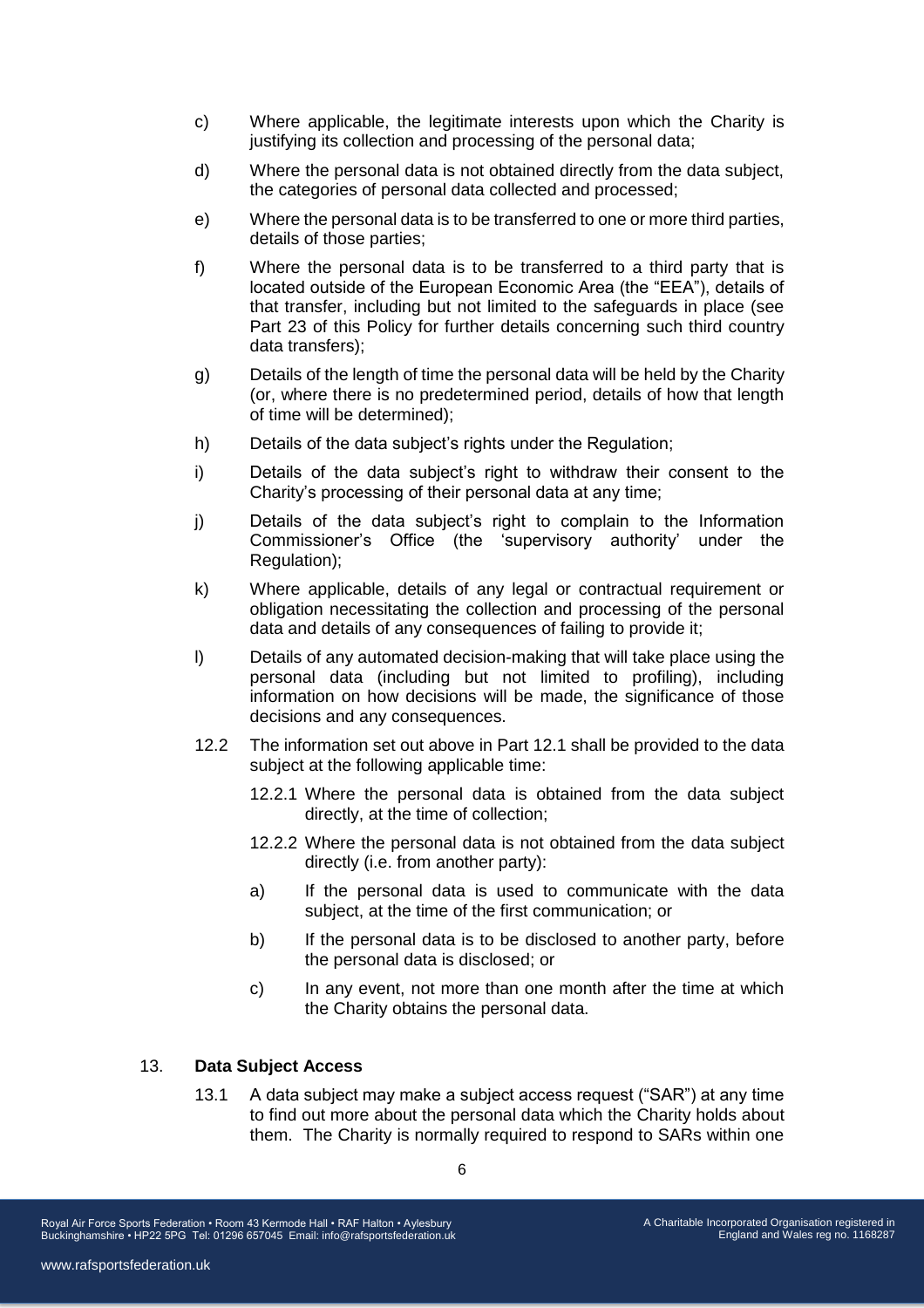month of receipt (this can be extended by up to two months in the case of complex and/or numerous requests, and in such cases the data subject shall be informed of the need for the extension).

- 13.2 All subject access requests received must be forwarded to Mr J Morley, the Charity's data protection representative. Tel 01296 657132 or info@rafsportsfederation.uk.
- 13.3 The Charity does not charge a fee for the handling of normal SARs. The Charity reserves the right to charge reasonable fees for additional copies of information that has already been supplied to a data subject, and for requests that are manifestly unfounded or excessive, particularly where such requests are repetitive.

### 14. **Rectification of Personal Data**

- 14.1 If a data subject informs the Charity that personal data held by the Charity is inaccurate or incomplete, requesting that it be rectified, the personal data in question shall be rectified, and the data subject informed of that rectification, within one month of receipt the data subject's notice (this can be extended by up to two months in the case of complex requests, and in such cases the data subject shall be informed of the need for the extension).
- 14.2 In the event that any affected personal data has been disclosed to third parties, those parties shall be informed of any rectification of that personal data.

## 15. **Erasure of Personal Data**

- 15.1 Data subjects may request that the Charity erases the personal data it holds about them in the following circumstances:
- a) It is no longer necessary for the Charity to hold that personal data with respect to the purpose for which it was originally collected or processed;
- b) The data subject wishes to withdraw their consent to the Charity holding and processing their personal data;
- c) The data subject objects to the Charity holding and processing their personal data (and there is no overriding legitimate interest to allow the Charity to continue doing so) (see Part 17 of this Policy for further details concerning data subjects' rights to object);
- d) The personal data has been processed unlawfully;
- e) The personal data needs to be erased in order for the Charity to comply with a particular legal obligation**.**
- 15.2 Unless the Charity has reasonable grounds to refuse to erase personal data, all requests for erasure shall be complied with, and the data subject informed of the erasure, within one month of receipt of the data subject's request (this can be extended by up to two months in the case of complex requests, and in such cases the data subject shall be informed of the need for the extension).
- 15.3 In the event that any personal data that is to be erased in response to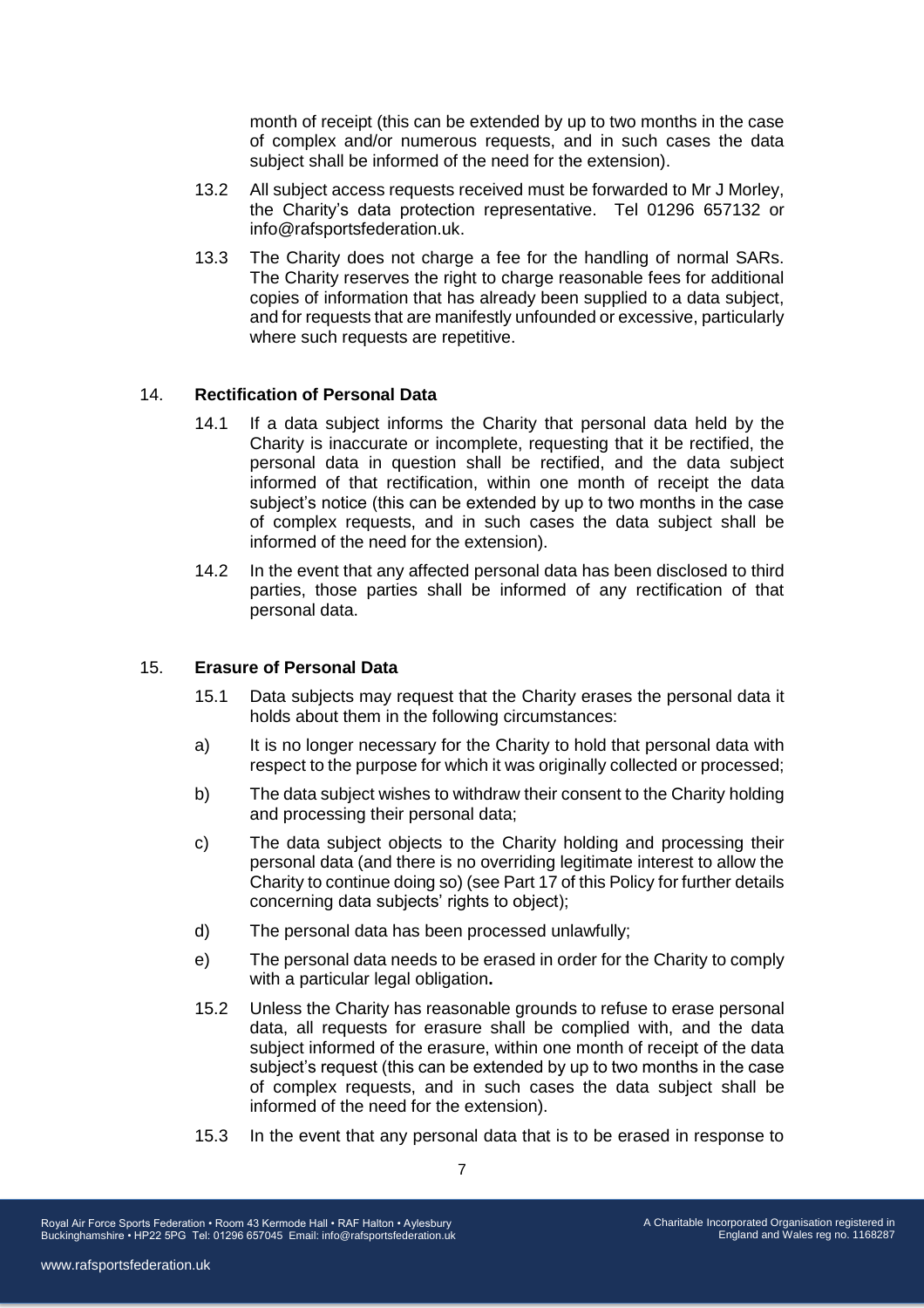a data subject request has been disclosed to third parties, those parties shall be informed of the erasure (unless it is impossible or would require disproportionate effort to do so).

## 16. **Restriction of Personal Data Processing**

- 16.1 Data subjects may request that the Charity ceases processing the personal data it holds about them. If a data subject makes such a request, the Charity shall retain only the amount of personal data pertaining to that data subject that is necessary to ensure that no further processing of their personal data takes place.
- 16.2 In the event that any affected personal data has been disclosed to third parties, those parties shall be informed of the applicable restrictions on processing it (unless it is impossible or would require disproportionate effort to do so).

# 17. **Objections to Personal Data Processing**

- 17.1 Data subjects have the right to object to the Charity processing their personal data based on legitimate interests (including profiling), direct marketing (including profiling).
- 17.2 Where a data subject objects to the Charity processing their personal data based on its legitimate interests, the Charity shall cease such processing forthwith, unless it can be demonstrated that the Charity's legitimate grounds for such processing override the data subject's interests, rights and freedoms; or the processing is necessary for the conduct of legal claims.
- 17.3 Where a data subject objects to the Charity processing their personal data for direct marketing purposes, the Charity shall cease such processing forthwith.
- 17.4 Where a data subject objects to the Charity processing their personal data for scientific and/or historical research and statistics purposes, the data subject must, under the Regulation, 'demonstrate grounds relating to his or her particular situation'. The Charity is not required to comply if the research is necessary for the performance of a task carried out for reasons of public interest.

## 18. **Automated Decision-Making**

- 18.1 The Charity currently has no processes or a foreseeable need to process data through automated decision-making. Authority to divert from this position is to be sought, in the first instance, from the Data Protection Representative who in turn is to seek authority from the Trustees. A change in position will require the data subject's authority.
- 18.2 In the event that the Charity uses personal data for the purposes of automated decision-making and those decisions have a legal (or similarly significant effect) on data subjects, data subjects have the right to challenge to such decisions under the Regulation, requesting human intervention, expressing their own point of view, and obtaining an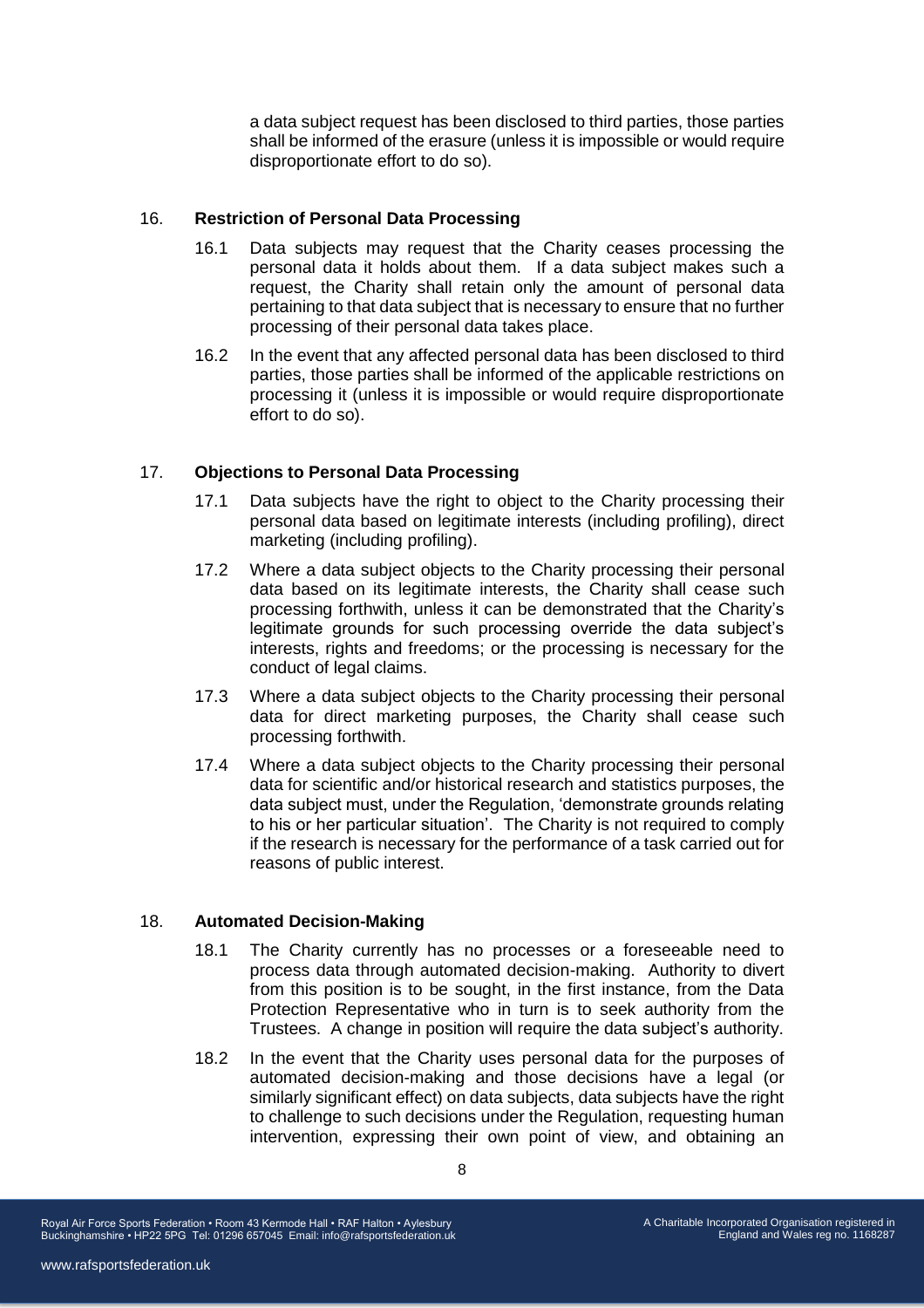explanation of the decision from the Charity.

- 18.3 The right described in Part 19.1 does not apply in the following circumstances:
- a) The decision is necessary for the entry into, or performance of, a contract between the Charity and the data subject;
- b) The decision is authorised by law; or
- c) The data subject has given their explicit consent.

## 19. **Profiling**

The Charity does not use personal data for profiling purposes. Authority to divert from this position is to be sought, in the first instance, from the Data Protection Representative who in turn is to seek authority from the Trustees. A change in position will require the data subject's authority. In any use of personal data for profiling, the following shall apply:

- a) Clear information explaining the profiling will be provided, including its significance and the likely consequences;
- b) Appropriate mathematical or statistical procedures will be used;
- c) Technical and organisational measures necessary to minimise the risk of errors and to enable such errors to be easily corrected shall be implemented; and
- d) All personal data processed for profiling purposes shall be secured in order to prevent discriminatory effects arising out of profiling (see Parts 22 and 23 of this Policy for more details on data security).

## 20. **Personal Data**

The following personal data may be collected, held, and processed by the Charity:

- a) Name, contact details and banking details are collated held and processed for the payment or refund or payments made relating to RAF Sports Association transactions.
- b) Name and contact details are collated for the purpose of maintaining appropriate contact details for key personnel responsible for the governance and financial management of RAF Sports Associations.;
- c) Human Resource details relating to recruitment, employment of RAF SF and Sports Association personnel and contracted staff.

#### 21. **Data Protection Measures**

The Charity shall ensure that all its employees, agents, contractors, or other parties working on its behalf comply with the following when working with personal data:

a) All emails containing personal data must be encrypted utilising Office 365. This encryption utilises BitLocker which uses the latest encryption standards including AES and is also FIPS140-2 compliant. The Charity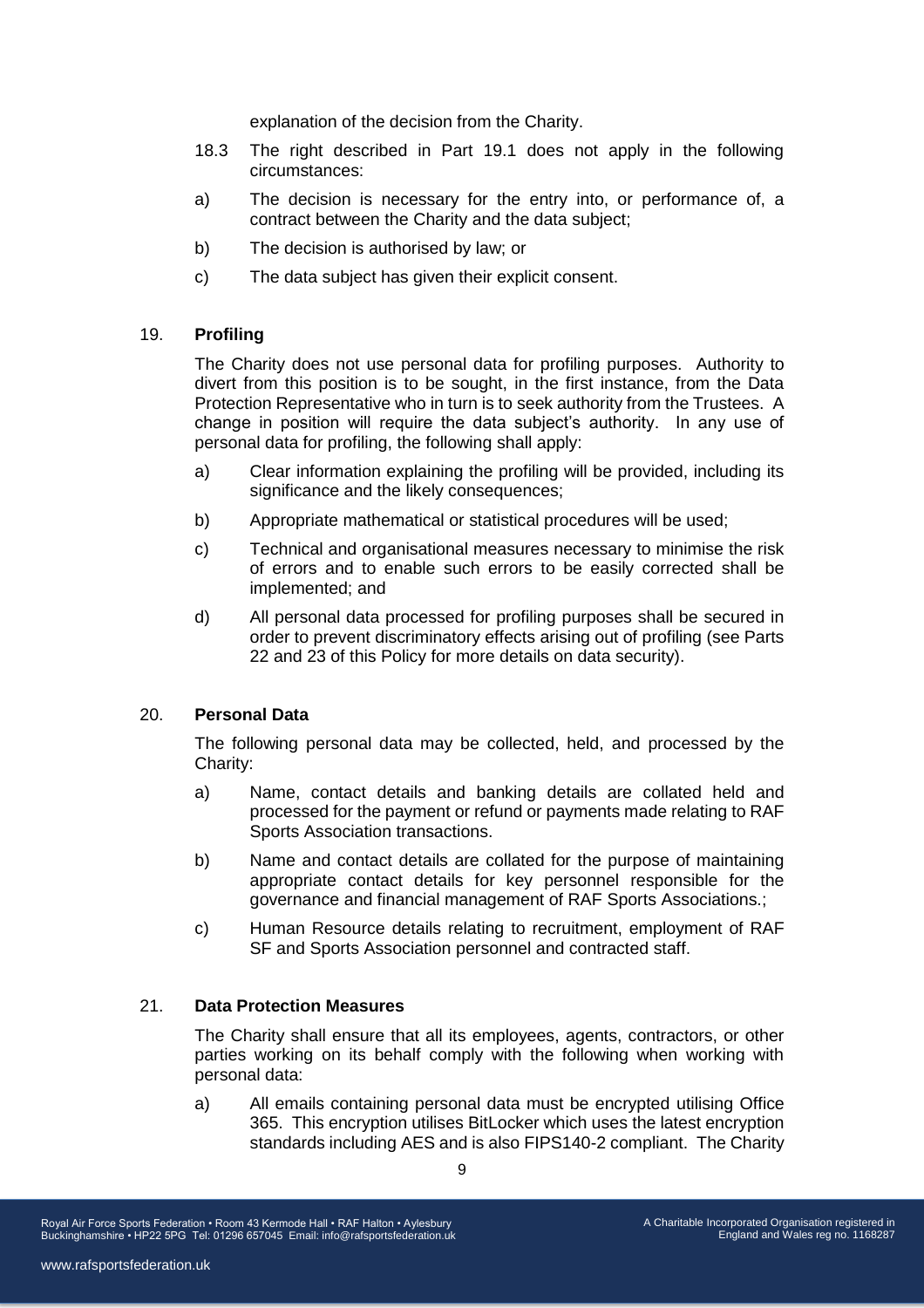has no control over the encryption standards employed by the RAF Sports Associations who are joint data controllers;

- b) Where any personal data is to be erased or otherwise disposed of for any reason (including where copies have been made and are no longer needed), it should be securely deleted and disposed of. Hardcopies should be shredded, and electronic copies should be deleted securely including any backups held in deleted items or recycle bins.
- c) Personal data may be transmitted over secure networks only; transmission over unsecured networks is not permitted in any circumstances. This means that no Charity laptops or mobile phones are to be logged into an open WiFi network;
- d) Personal data may not be transmitted over a wireless network if there is a wired alternative that is reasonably practicable;
- e) Personal data contained in the body of an email, whether sent or received, should be copied from the body of that email and stored securely. The email itself should be deleted. All temporary files associated therewith should also be deleted;
- f) Where Personal data is to be sent by facsimile transmission the recipient should be informed in advance of the transmission and should be waiting by the fax machine to receive the data;
- g) Where Personal data is to be transferred in hardcopy form it should be passed directly to the recipient or sent using registered delivery;
- h) No personal data may be shared informally and if an employee, agent, sub-contractor, or other party working on behalf of the Charity requires access to any personal data that they do not already have access to, such access should be formally requested from the Data Protection Representative;
- i) All hardcopies of personal data, along with any electronic copies stored on physical, removable media should be stored securely in a locked box, drawer, cabinet or similar;
- j) No personal data may be transferred to any employees, agents, contractors, or other parties, whether such parties are working on behalf of the Charity or not, without the authorisation of the Data Protection Representative, (Head of Operational Delivery);
- k) Personal data must be handled with care at all times and should not be left unattended or on view to unauthorised employees, agents, subcontractors or other parties at any time;
- I) If personal data is being viewed on a computer screen and the computer in question is to be left unattended for any period of time, the user must lock the computer and screen before leaving it;
- m) No personal data should be stored on any mobile device (including, but not limited to, laptops, tablets and smartphones), whether such device belongs to the Charity or otherwise without the formal written approval of the Data Protection Representative, (Head of Operational Delivery) and, in the event of such approval, strictly in accordance with all instructions and limitations described at the time the approval is given, and for no longer than is absolutely necessary.

Royal Air Force Sports Federation • Room 43 Kermode Hall • RAF Halton • Aylesbury Buckinghamshire • HP22 5PG Tel: 01296 657045 Email: info@rafsportsfederation.uk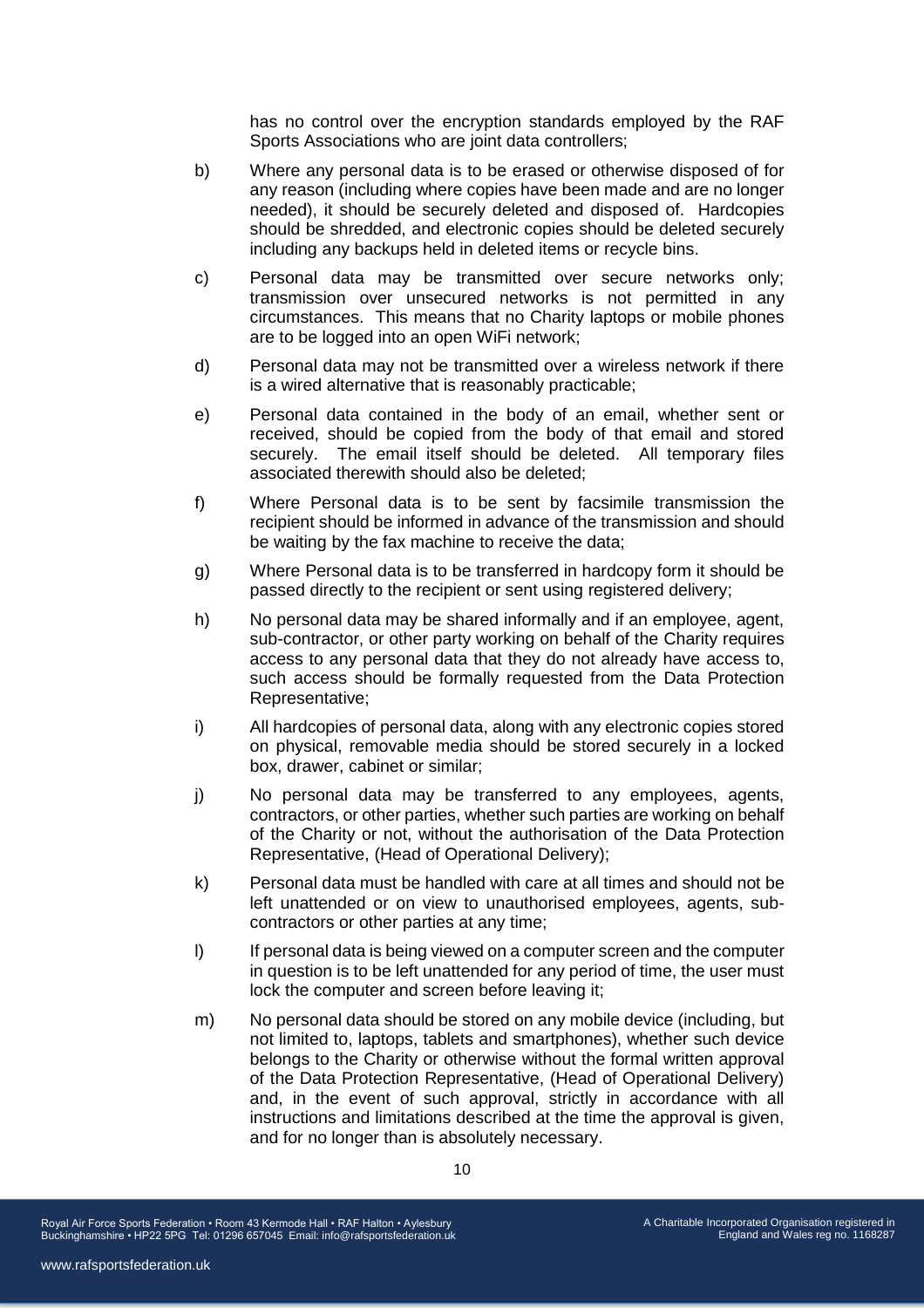- n) No personal data should be transferred to any device personally belonging to an employee and personal data may only be transferred to devices belonging to agents, contractors, or other parties working on behalf of the Charity where the party in question has agreed to comply fully with the letter and spirit of this Policy and of the Regulation (which may include demonstrating to the Charity that all suitable technical and organisational measures have been taken);
- o) All personal data stored electronically should be backed up daily by the Finance and IT Manager (or delegated in her absence) with backups stored onsite in the fire proof container locked in the 4 drawer cabinet;
- p) All electronic copies of personal data should be stored securely using passwords and Microsoft Office 365 email data encryption;
- q) All passwords used to protect personal data should be changed regularly and should not use words or phrases that can be easily guessed or otherwise compromised. All passwords must contain a combination of uppercase and lowercase letters, numbers, and symbols All software used by the Charity is designed to require such password;
- r) Under no circumstances should any passwords be written down or shared between any employees, agents, contractors, or other parties working on behalf of the Charity, irrespective of seniority or department. If a password is forgotten, it must be reset using the applicable method. IT staff do not have access to passwords;
- s) No personal data held by the Charity is to be used for marketing purposes without the consent of the data subject.

## 22. **Organisational Measures**

The Charity shall ensure that the following measures are taken with respect to the collection, holding, and processing of personal data:

- a) All employees, agents, contractors, or other parties working on behalf of the Charity shall be made fully aware of both their individual responsibilities and the Charity's responsibilities under the Regulation and under this Policy, and shall be provided with a copy of this Policy;
- b) Only employees, agents, sub-contractors, or other parties working on behalf of the Charity that need access to, and use of, personal data in order to carry out their assigned duties correctly shall have access to personal data held by the Charity;
- c) All employees, agents, contractors, or other parties working on behalf of the Charity handling personal data will be appropriately trained to do so;
- d) All employees, agents, contractors, or other parties working on behalf of the Charity handling personal data will be appropriately supervised;
- e) Methods of collecting, holding and processing personal data shall be regularly evaluated and reviewed;
- f) The performance of those employees, agents, contractors, or other parties working on behalf of the Charity handling personal data shall be regularly evaluated and reviewed;

Royal Air Force Sports Federation • Room 43 Kermode Hall • RAF Halton • Aylesbury Buckinghamshire • HP22 5PG Tel: 01296 657045 Email: info@rafsportsfederation.uk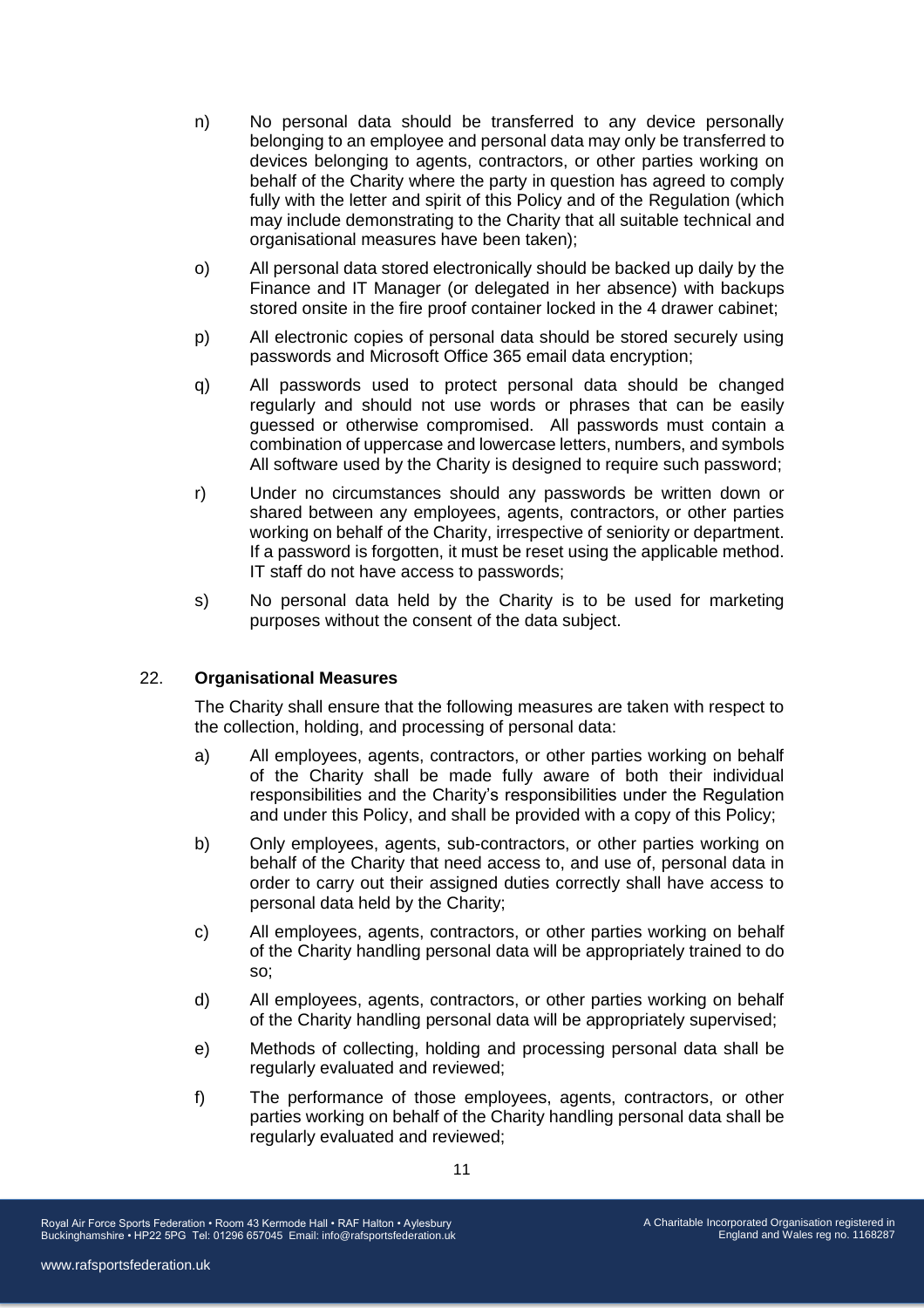- g) All employees, agents, contractors, or other parties working on behalf of the Charity handling personal data will be bound to do so in accordance with the principles of the Regulation and this Policy by contract;
- h) All agents, contractors, or other parties working on behalf of the Charity handling personal data must ensure that any and all of their employees who are involved in the processing of personal data are held to the same conditions as those relevant employees of the Charity arising out of this Policy and the Regulation;
- i) Where any agent, contractor or other party working on behalf of the Charity handling personal data fails in their obligations under this Policy that party shall indemnify and hold harmless the Charity against any costs, liability, damages, loss, claims or proceedings which may arise out of that failure.

# 23. **Transferring Personal Data to a Country Outside the EEA**

- 23.1 The Charity currently has no reason to transfer ('transfer' includes making available remotely) personal data to countries outside of the EEA. Authority to divert from this position is to be sought, in the first instance, from the Data Protection Representative who in turn is to seek authority from the Trustees.
- 23.2 Should the Trustees grant permission and the authority of the data subject has been obtained, the transfer of personal data to a country outside of the EEA shall take place only if one or more of the following applies:
- a) The transfer is to a country, territory, or one or more specific sectors in that country (or an international organisation), that the European Commission has determined ensures an adequate level of protection for personal data;
- b) The transfer is to a country (or international organisation) which provides appropriate safeguards in the form of a legally binding agreement between public authorities or bodies; binding corporate rules; standard data protection clauses adopted by the European Commission; compliance with an approved code of conduct approved by a supervisory authority (e.g. the Information Commissioner's Office); certification under an approved certification mechanism (as provided for in the Regulation); contractual clauses agreed and authorised by the competent supervisory authority; or provisions inserted into administrative arrangements between public authorities or bodies authorised by the competent supervisory authority;
- c) The transfer is made with the informed consent of the relevant data subject(s);
- d) The transfer is necessary for the performance of a contract between the data subject and the Charity (or for pre-contractual steps taken at the request of the data subject);
- e) The transfer is necessary for important public interest reasons;
- f) The transfer is necessary for the conduct of legal claims;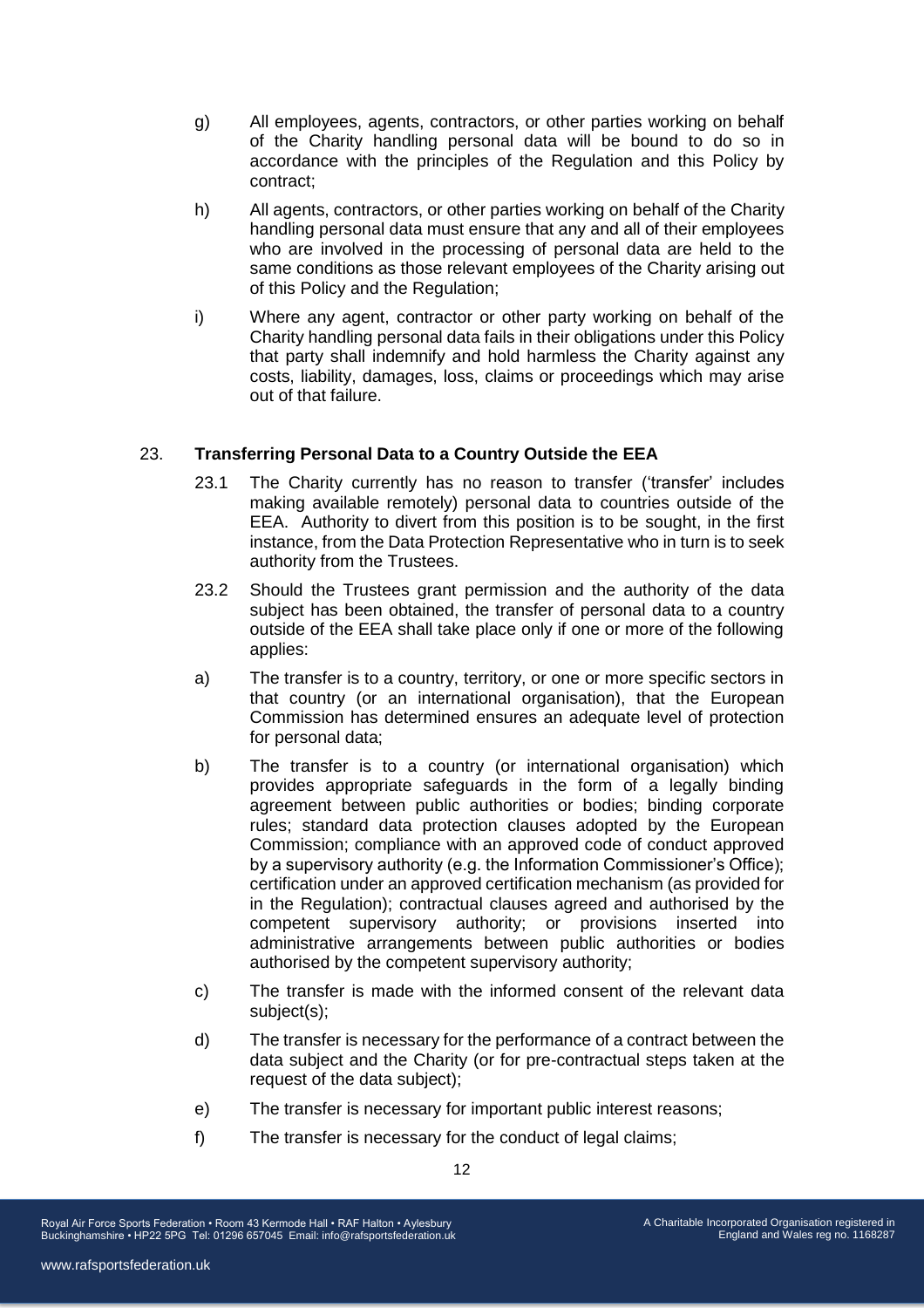- g) The transfer is necessary to protect the vital interests of the data subject or other individuals where the data subject is physically or legally unable to give their consent; or
- h) The transfer is made from a register that, under UK or EU law, is intended to provide information to the public and which is open for access by the public in general or otherwise to those who are able to show a legitimate interest in accessing the register.

### 24. **Data Breach Notification**

- 24.1 All personal data breaches must be reported immediately to the Charity's data protection representative (Mr J Morley, 01296 657132, j.morley@rafsportsfederation.uk).
- 24.2 If a personal data breach occurs and that breach is likely to result in a risk to the rights and freedoms of data subjects (e.g. financial loss, breach of confidentiality, discrimination, reputational damage, or other significant social or economic damage), the data protection representative must ensure that the Information Commissioner's Office is informed of the breach without delay, and in any event, within 72 hours after having become aware of it.
- 24.3 In the event that a personal data breach is likely to result in a high risk (that is, a higher risk than that described under Part 24.2) to the rights and freedoms of data subjects, the data protection representative must ensure that all affected data subjects are informed of the breach directly and without undue delay.
- 24.4 Data breach notifications shall include the following information:
- a) The categories and approximate number of data subjects concerned;
- b) The categories and approximate number of personal data records concerned;
- c) The name and contact details of the Charity's data protection representative (or other contact point where more information can be obtained);
- d) The likely consequences of the breach;
- e) Details of the measures taken, or proposed to be taken, by the Charity to address the breach including, where appropriate, measures to mitigate its possible adverse effects.

#### 25. **Implementation of Policy**

This Policy shall be deemed effective as of 25 May 2018. No part of this Policy shall have retroactive effect and shall thus apply only to matters occurring on or after this date.

Royal Air Force Sports Federation • Room 43 Kermode Hall • RAF Halton • Aylesbury Buckinghamshire • HP22 5PG Tel: 01296 657045 Email: info@rafsportsfederation.uk